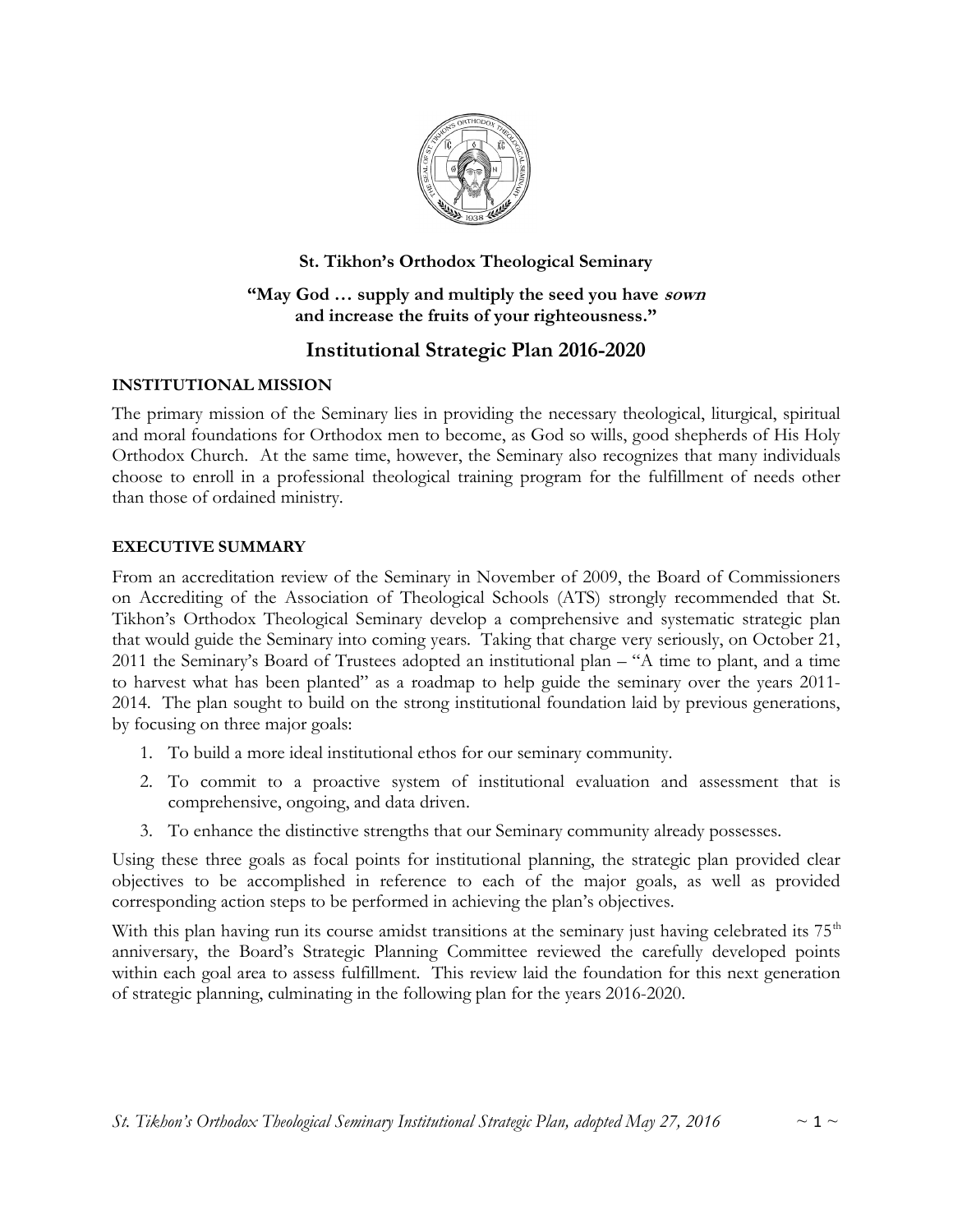#### INTRODUCTION

The ninth chapter of the Apostle Paul's Second Letter to the Corinthians indicates that we must each carry out that which we discern to be needful, with the exhortation to sow bountifully so that a bountiful and fruitful harvest may be realized. The Apostle states: "Now may He who supplies seed to the sower, and bread for food, supply and multiply the seed you have sown and increase the fruits of your righteousness." (II Cor. 9:10)

As St. Tikhon's Seminary looks ahead to the coming years, many challenges will likely complicate the effort to sow the seeds of: "necessary theological, liturgical, spiritual and moral foundations for Orthodox men to become, as God so wills, good shepherds of His Holy Orthodox Church," as well as provide formation for those seeking to serve in positions of lay leadership. This strategic plan sets out five strategic imperatives to aid in guiding the seminary in sowing the seeds of theological formation fruitfully, realizing that it is God ultimately who will bless and multiply our efforts.

The five imperatives are:

- 1. Enhance our current focus on spiritual formation in preparation for ministry, and foster a vibrant community life.
- 2. Review, reimagine, and redesign the M.Div experience, including curriculum re-design, to develop even greater strength in pastoral formation and liturgical training, while also exploring extension of the seminary's educational offerings for the benefit of the entire Church.
- 3. Develop and execute an enrollment management strategy, which yields an M.Div. class size of at least 15 and several non-degree students per year.
- 4. Raise the public profile of the Seminary through a multi-faceted series of events, media strategy, and alumni engagement.
- 5. Increase the effectiveness of our stewardship of the human, physical, and financial resources of the seminary.

By actively tending to these imperatives (sowing), it is our hope that the coming years will reveal a more bountiful and fruitful harvest of persons equipped and desiring to serve as future pastors and leaders of our Church, by a seminary community that has likewise grown in God's wisdom and righteousness.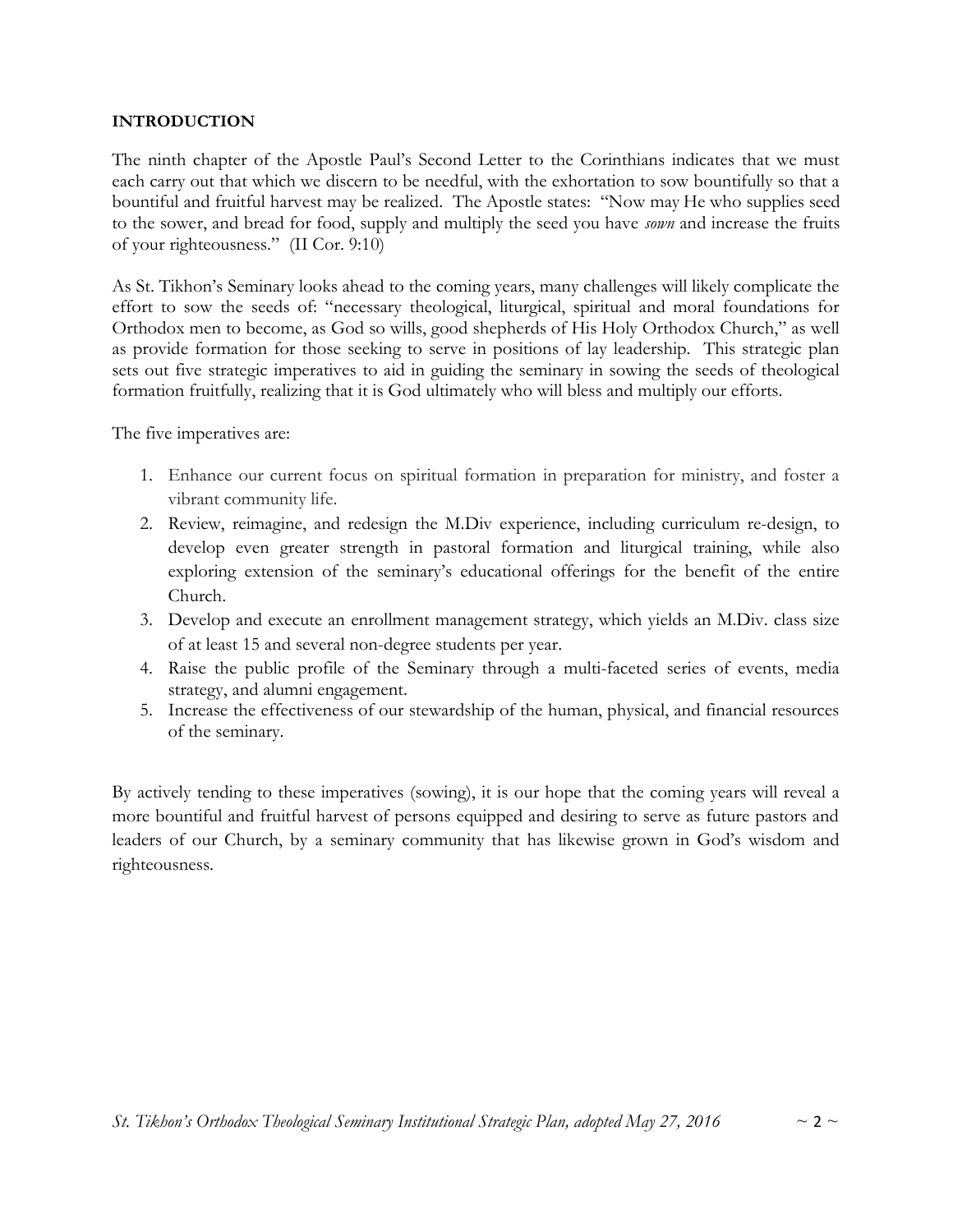# Strategic Plan 2016-2020

Strategic Imperative No. 1: Enhance our current focus on spiritual formation in preparation for ministry, and foster a vibrant community life.

#### Related Strategic Initiatives

A. Hire and support a new Director of Student Life (DSL) to foster a stronger, more vibrant community life. (Fall of 2016, Trustees, Dean, Administrative Team)

B. Revise the parameters of the spiritual father relationship, increasing opportunities for deeper mentoring and stronger relationships. (Fall 2017, Rector Dean, DSL)

C. Enhance seminarians participation in the liturgical life of the monastery church. (Fall 2017, Abbot, Dean, DSL, Music Director)

Strategic Imperative No. 2: Review, reimagine, and redesign the M.Div. experience, including curriculum re-design, to develop even greater strength in pastoral formation and liturgical training, while also exploring extension of the seminary's educational offerings for the benefit of the entire Church.

#### Related Strategic Initiatives

A. Continue to enhance our culture of assessment and responsiveness to the changing realities of pastoral formation. (Fall 2018, Faculty, Dean, Assistant to Dean for Academic Affairs (ADAA)

B. Taking into account data and insights from assessment processes, review and redesign the M.Div. curriculum, giving greater time and attention to the praxis oriented areas of pastoral formation, as well as curricular and co-curricular means of more fully developing skills for serving liturgically. (Fall 2019, Faculty, Dean, ADAA)

C. As part of the curriculum review, consider developing course electives or elective tracks within the curriculum that would allow students greater flexibility and the ability to specialize in an area related to their future ministry. Formalize and promote one-year certificates focused on specialized training and formation (e.g. choir directing or religious education).  $(Fall 2019, Faculty \n\mathcal{O}$  Dean)

D. Establish a more structured field education and internship program, including a Clinical Pastoral Education component. (Fall 2018, Dean, CPE Advisory Committee)

E. Expand non-credit offerings for alumni and lay leaders, including continuing education, diaconal formation program development, and possibly programmatic initiatives that build on our strengths in pastoral formation, spirituality, and liturgical training. (Fall 2018, Rector, Dean, DSL, ADAA)

F. Pursue a partnership for an undergraduate option with another accredited institution. (Fall of 2019, Dean, ADAA, DSL)

St. Tikhon's Orthodox Theological Seminary Institutional Strategic Plan, adopted May 27, 2016  $\sim$  3  $\sim$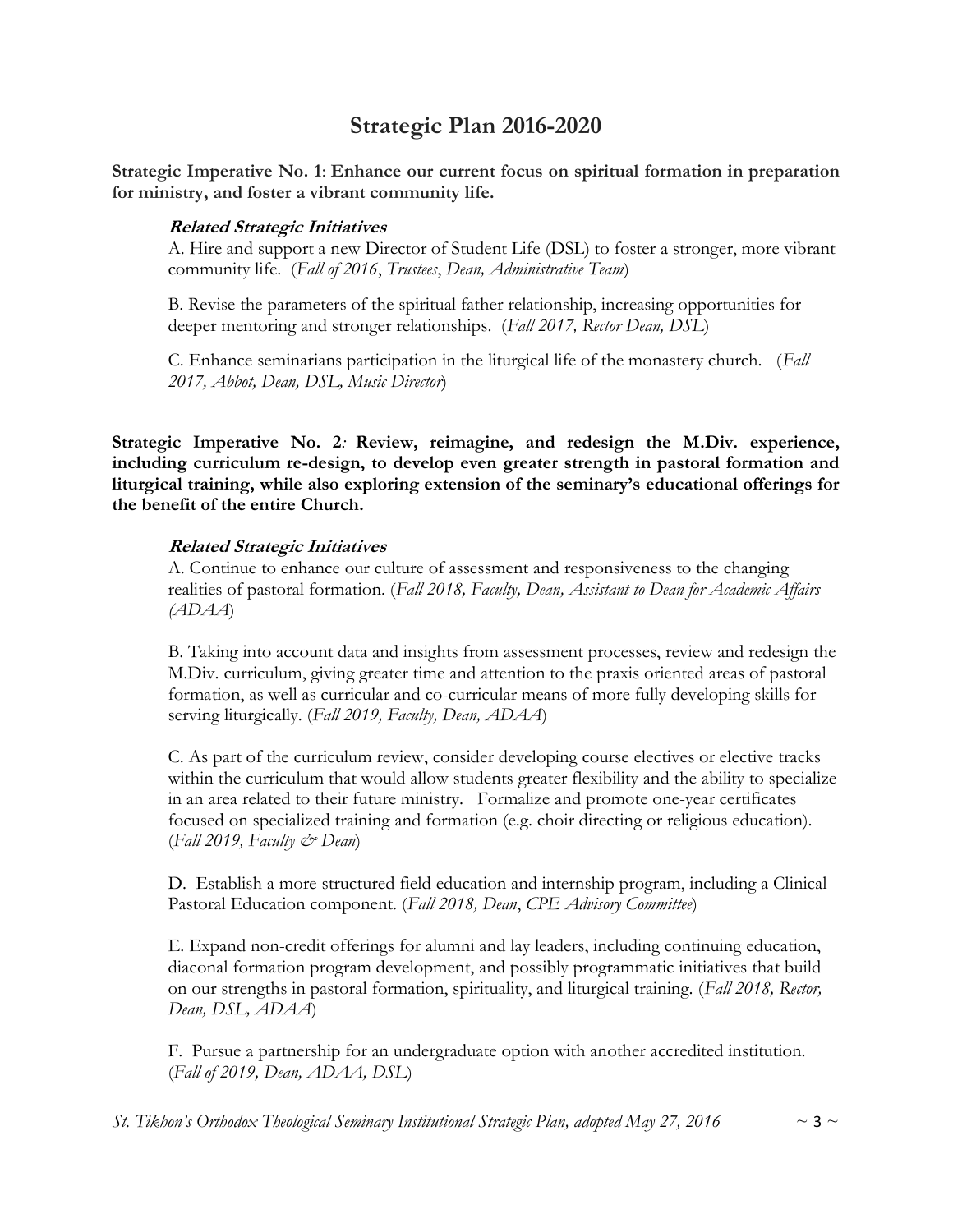Strategic Imperative No. 3: Develop and execute an enrollment management strategy, which yields an M.Div. class size of at least 15 and several non-degree students per year.

#### Related Strategic Initiatives

- A. Establish a wider array of recruitment events throughout the year, including "open houses" on campus and moving the vocations retreat to the Fall. (Fall of 2018, DSL, Director of Mission Advancement (DMA))
- B. Develop a Student Ambassador Program, by which current seminarians visit select parishes, colleges, OCF gatherings, and other ecclesial events with a specific goal of promoting the school and encouraging applications. (Fall 2018, DSL)
- C. Better equip those who are traveling on behalf of the seminary to identify and refer possible candidates to the Admissions Committee for contact and follow-up. (Spring 2017, Rector, Dean, Admissions Committee, Spring 2017)

## Strategic Imperative No. 4: Raise the public profile of the Seminary through a multi-faceted series of events, media strategy, and alumni engagement.

#### Related Strategic Initiatives

- A. Develop an integrated strategy and visitation schedule, which incorporates mission choir trips, faculty lectures, student ambassador visitations, and off-campus events. (Spring 2017, Board, Dean, DMA, Faculty)
- B. Expand and improve the Seminary's digital footprint, including its website, as well as its printed materials. (Spring 2017, IT, Dean, Admin. Team)
- C. Incorporate alumni representatives and materials in both of the initiatives listed above; strengthen alumni regional representative interaction (Spring 2018, Dean, Alumni Chair)
- D. Increase the practice of holding high-profile public events, and engagement with surrounding communities and churches. (Fall 2017, Board, Dean, Faculty, Admn. Team)

#### Strategic Imperative No. 5: Increase the effectiveness of our stewardship of the human, physical, and financial resources of the seminary.

#### Related Strategic Initiatives

- A. More fully address faculty development, including compensation policy, service to the institution, professional development; and develop a succession plan. (Fall 2018 Board, Rector, Dean, Faculty, CFO, Admn. Team)
- B. Complete Married Student Housing project. (Fall 2020, Board, DMA, Admn. Team)
- C. Continue to develop and execute comprehensive fundraising and financial planning schemas. (Spr. 2017, Dean, DMA, CFO, Board)
- St. Tikhon's Orthodox Theological Seminary Institutional Strategic Plan, adopted May 27, 2016  $\sim 4 \sim$